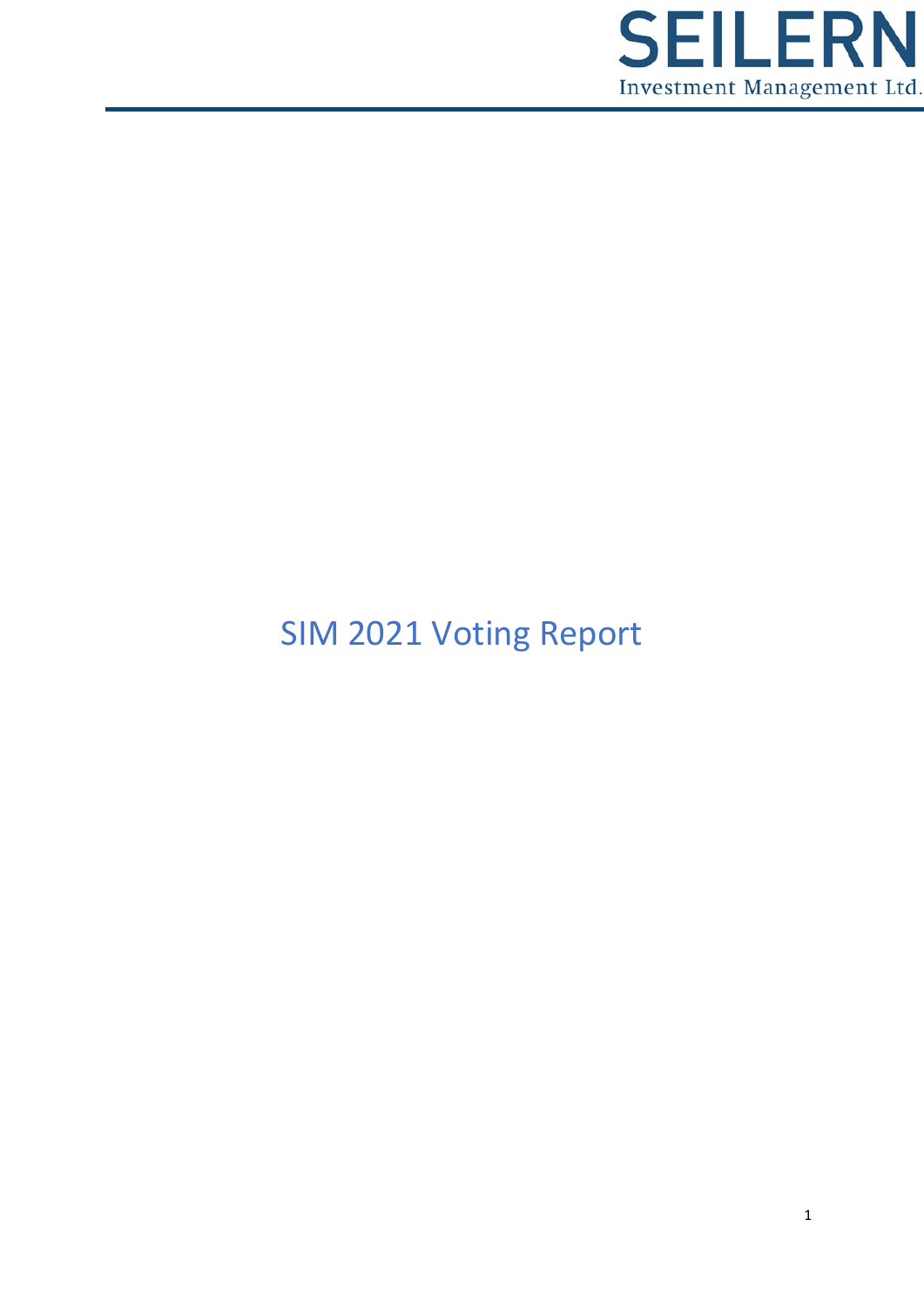

# INTRODUCTION

Pursuant to COBS 2.2B implementing the Shareholders Rights Directive II (Directive (EU) 2017/828 of the European Parliament and of the Council of 17 May 2017) ("**SRD II**"), Seilern Investment Management Limited ("**SIM**") is required to report on how it has exercised its voting rights and on its engagement activities. As SIM is currently formalising a wider engagement policy, this report is focused on disclosing the proxy voting behaviour and provide an aggregate representation on the votes that SIM has exercised in the past year.

At SIM our goal is to vote on each investee company's Annual General Meeting (AGM) and Extraordinary General Meeting (EGM) resolutions, including shareholder resolutions and as corporate actions. We do this because it is our duty and fiduciary obligation to exercise the rights that we have as shareholders in the best interests of our clients. As a manager with a concentrated Universe of companies, we take the opportunity to vote seriously as it allows us to encourage boards and management teams to consider and address areas where we have concerns, along with areas that we want to support. SIM has internal voting principles as well as access to proxy voting research, currently from Institutional Shareholder Services (ISS), to assist us with the assessment of resolutions and contentious issues. Although we are cognisant of proxy advisers' voting recommendations, we do not delegate or outsource our stewardship activities when deciding how to vote on our clients' shares. We also review local best practices and corporate governance codes when voting and consider companies' explanations for not complying with best practice to ensure that we vote in the best interests of our clients.

This document is an annual review of our voting. It includes an overview of our voting statistics, a discussion of noteworthy votes for the year (defined as votes which involve the application of SIM's internal voting principles), an overview of our most significant votes (defined as votes in companies where SIM holds one per cent or more of a company's shares) and our voting record for the top ten holdings in each fund (as at 31 December).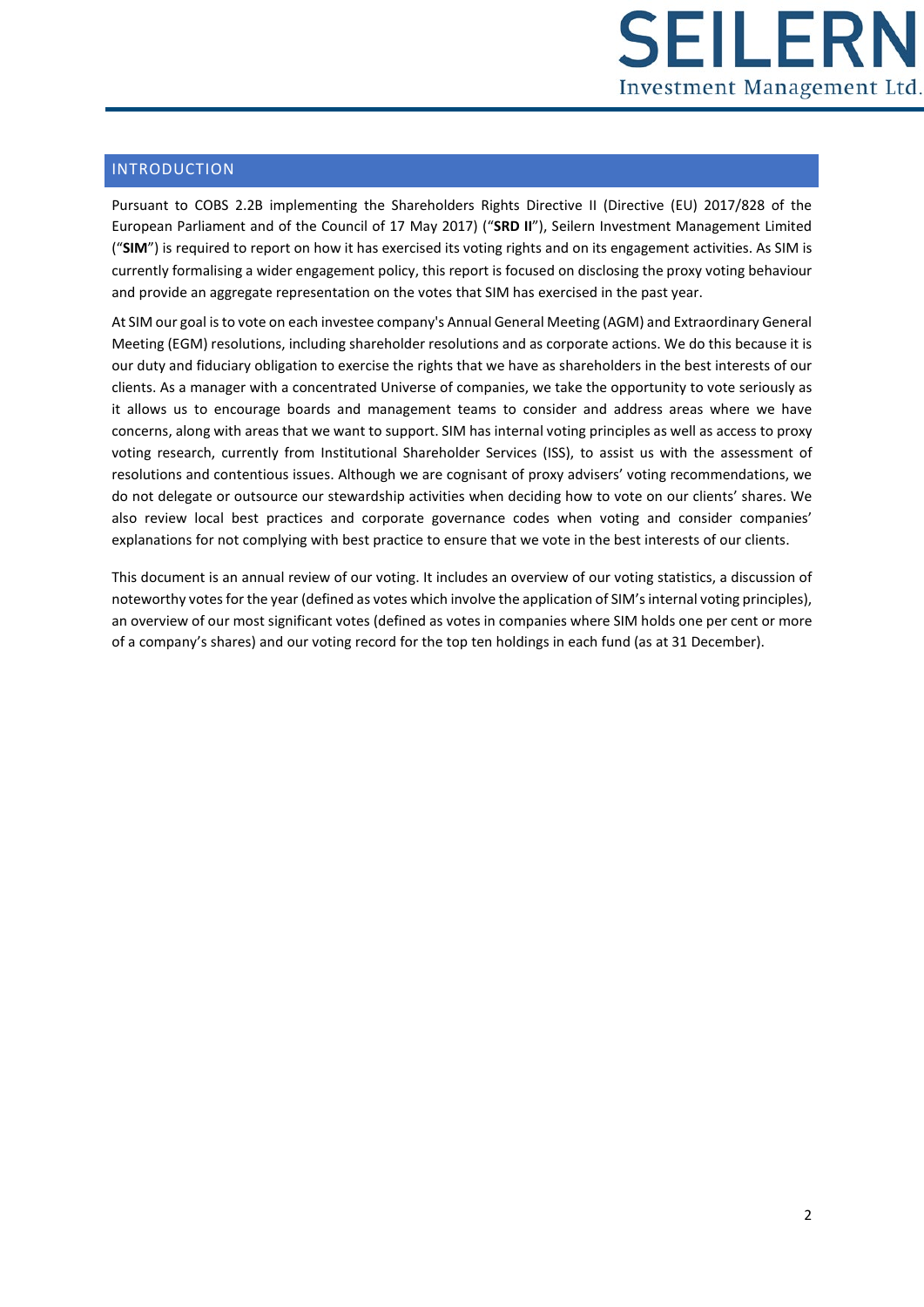

# VOTING STATISTICS

For the year, SIM voted 44 out of 45 meetings, or 705 of the 720 available proposals<sup>[1](#page-2-0)</sup>.

#### **Table 1: Vote details**

| <b>Total Items Voted</b>   | 705 |     |
|----------------------------|-----|-----|
| For                        | 655 | 93% |
| Against                    | 50  | 7%  |
| <b>Abstain or withheld</b> | 0   | 0%  |
|                            |     |     |
| With management            | 683 | 97% |
| <b>Against management</b>  | 22  | 3%  |
| Shareholder proposals      | 31  | 4%  |

#### **Figure 1: Regional Voting Breakdown**



<span id="page-2-0"></span> $1$  The SimCorp meeting was not voted due to a technical issue whereby the custodian did not correctly register the securities to vote (Denmark); this has now been resolved.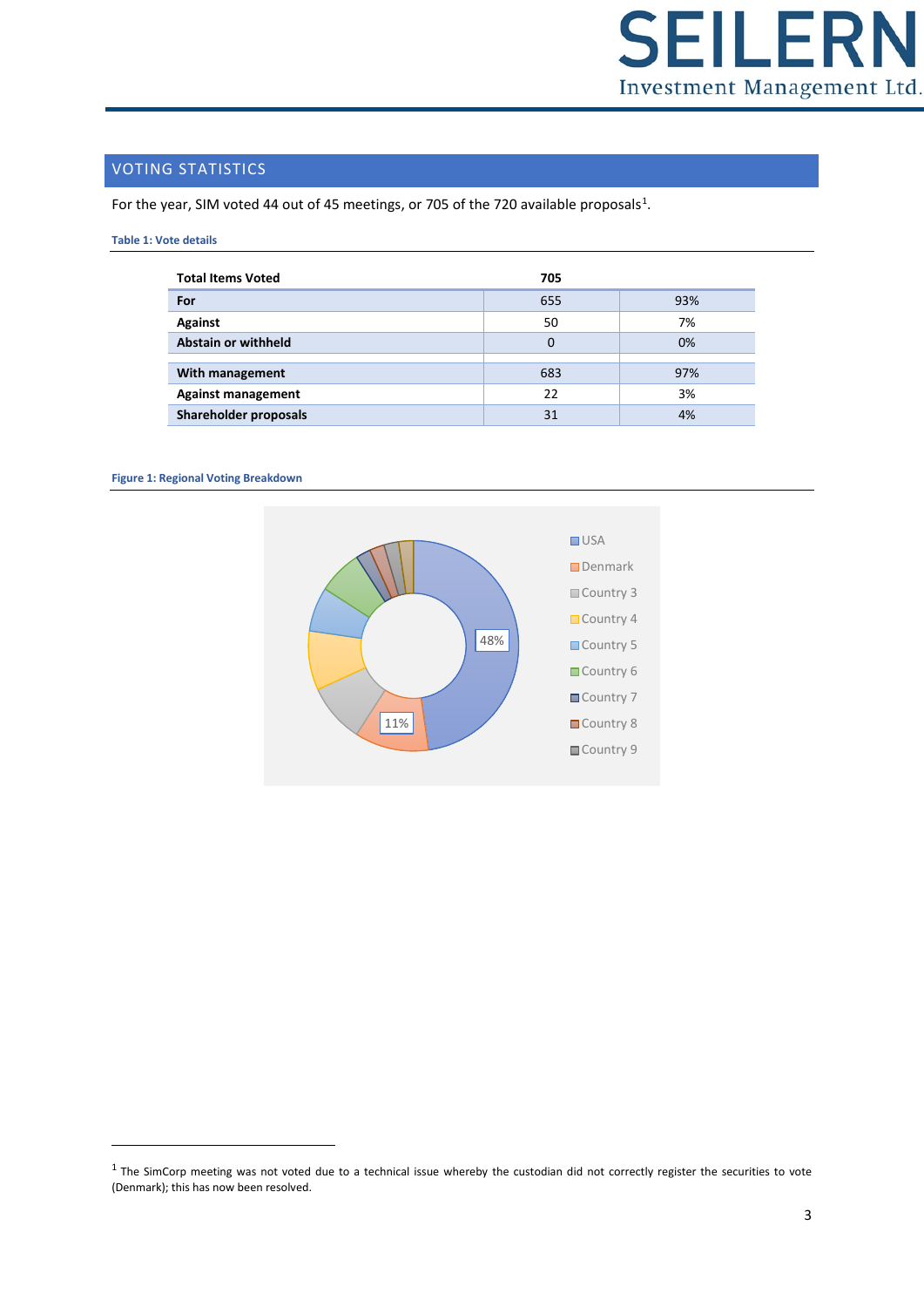

## NOTABLE VOTES

Below are examples of notable votes where SIM has exercised its rights in accordance with its internal principles.

## I) PRE-EMPTION RIGHTS

#### PRINCIPLE

*We believe a quality growth company's equity to be of the utmost importance. As a result, we also believe in protecting against the dilution of shareholders' equity. Some forms of dilution (outside of employee compensation) may be necessary in extraordinary situations, such as when a company is in extreme financial distress and needs to raise capital quickly. This was a pertinent point in the early stages of COVID, when the market was witnessing extreme liquidity problems and many pre-emption rules were relaxed to deal with the severity of the situation. To prepare for such situations, companies sometimes ask for permission to issue a certain amount of equity to the market without pre-emption rights. The rationale is that in times of distress they may need to raise capital very quickly and may not have the time to ask shareholders for approval. One of the ways shareholders can protect themselves is to invest in companies that have strong balance sheets and access*  to liquidity, thus reducing the risk of finding themselves in a situation where the issuance of equity in times of *distress is necessary.* 

*We are generally sceptical of large acquisitions, as they are often accompanied by significant risks. As such, we are suspicious when we see acquisitions financed with equity capital.* 

*If equity financing is necessary, we believe pre-emption rights are of the utmost importance. Our natural stance is* strict when it comes to voting in favour of granting companies the power to issue equity. While corporate *governance practices vary from country to country, we will generally follow the principles of the* UK *[Pre-Emption](https://www.frc.org.uk/medialibraries/FRC/FRC-Document-Library/Preemption%20Group/Revised-PEG-Statement-of-Principles-2015.pdf)  [Group](https://www.frc.org.uk/medialibraries/FRC/FRC-Document-Library/Preemption%20Group/Revised-PEG-Statement-of-Principles-2015.pdf)[2](#page-3-0) , limiting the amount that can be issued to five percent of issued ordinary share capital.* 

## ACTION

In 2021, SIM voted against two proposals for the disapplication of pre-emption rights:

#### **Lonza Group AG**

We voted against a proposal by Lonza requesting approval for the renewal of a CHF 7.5 million Pool of Capital without Pre-emptive rights (representing 10 per cent of the outstanding shares). This was meant to remain in place for a period of two years and be used for the purpose of acquiring companies, parts of companies, participation in companies or other assets. We engaged with the company who argued this was standard practice in Switzerland and it would provide them with flexibility. However, as the proposed amount exceeded our five per cent limit we voted against the proposal.

## **Hermès International SCA**

We voted against a number of proposals put forward by Hermès, including requesting approval for the authorisation of issuance of equity or equity-linked securities with pre-emptive rights up to 40 per cent of issued capital; authorisation of issuance of equity or equity-linked securities without pre-emptive rights up to 40 per

<span id="page-3-0"></span> $<sup>2</sup>$  The UK pre-emption group are an organisation dedicated to providing guidance to companies and investors</sup> on the disapplication of pre-emption rights.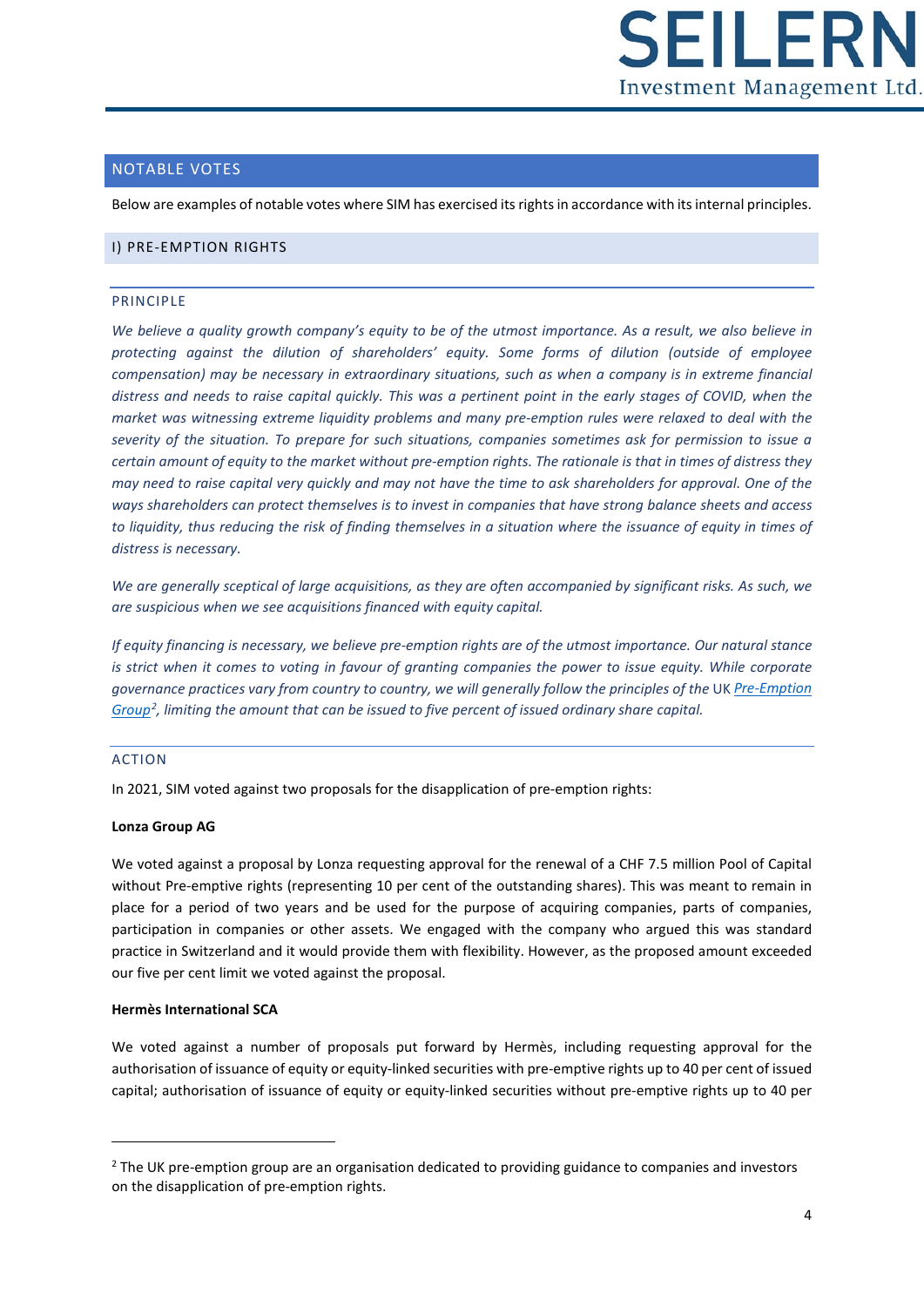**SEILER** Investment Management Ltd.

cent of issued capital; approval of issuance of equity or equity-linked securities up to 20 per cent of issued capital per year for private placements and authorisation of a capital increase of up to 10 per cent of issued capital for contributions in kind.

## II) RELATED-PARTY TRANSACTIONS

#### PRINCIPLE

*The proper management of related-party transactions is especially important when it concerns family-controlled businesses. We are generally supportive of family-controlled businesses but given the concentration of power and potential for abuse of minority shareholders we expect a high degree of restraint and disclosure when it comes to related-party transactions. It is therefore important that the right process and disclosure are in place*  to manage the potential conflicts of interest. We would also expect management to err on the side of caution on *such matters.* 

#### ACTION

In 2021, SIM voted against a proposal where we believed the disclosure surrounding related-party transactions to be inadequate:

#### **Hermès International SCA**

We voted against the approval of the Auditor's Special Report on Related-Party Transactions as we considered the disclosure to be too poor for us to judge whether the transactions were in the interest of the business or done on arms-length terms.

Hermes engaged Studio des Fleurs company to offer photography and retouching services for packshots of ecommerce products and paid them a total of €3.0 million for it in 2020. This is considered a related party as a member of the Executive Management Board of Émile Hermès SARL has both a personal interest in, and exercises considerable influence upon it. There is no further information making it impossible for us to determine the true nature, need and true cost of providing such a service.

The company also engaged a company called RDAI studio to carry out design work for the internal layout of all Hermès Group stores for a total value of €12.5 million. Like Studio des Fleures, this is considered a related party as certain members of Group Management, of the Executive Management Board of Émile Hermès SARL or members of the supervisory board have both a personal interest in, and exercise significant influence upon the company. The level of disclosure was not enough for us to determine the true nature, need and cost of providing such a service.

We reached out to the company to discuss both transactions and were told that the rate that is being paid is market standard (arm's length) and that they were treated like any other supplier. We were, however, not provided with sufficient information to independently verify this and informed the company that we would be voting against this item.

## III) INDEPENDENCE OF COMMITTEES & THE BOARD OF DIRECTORS

## PRINCIPLE I

*We are generally encouraging of family-controlled businesses and understand that there are cases where a disproportionate control of a company by the founding family is in the interests of long-term shareholders,*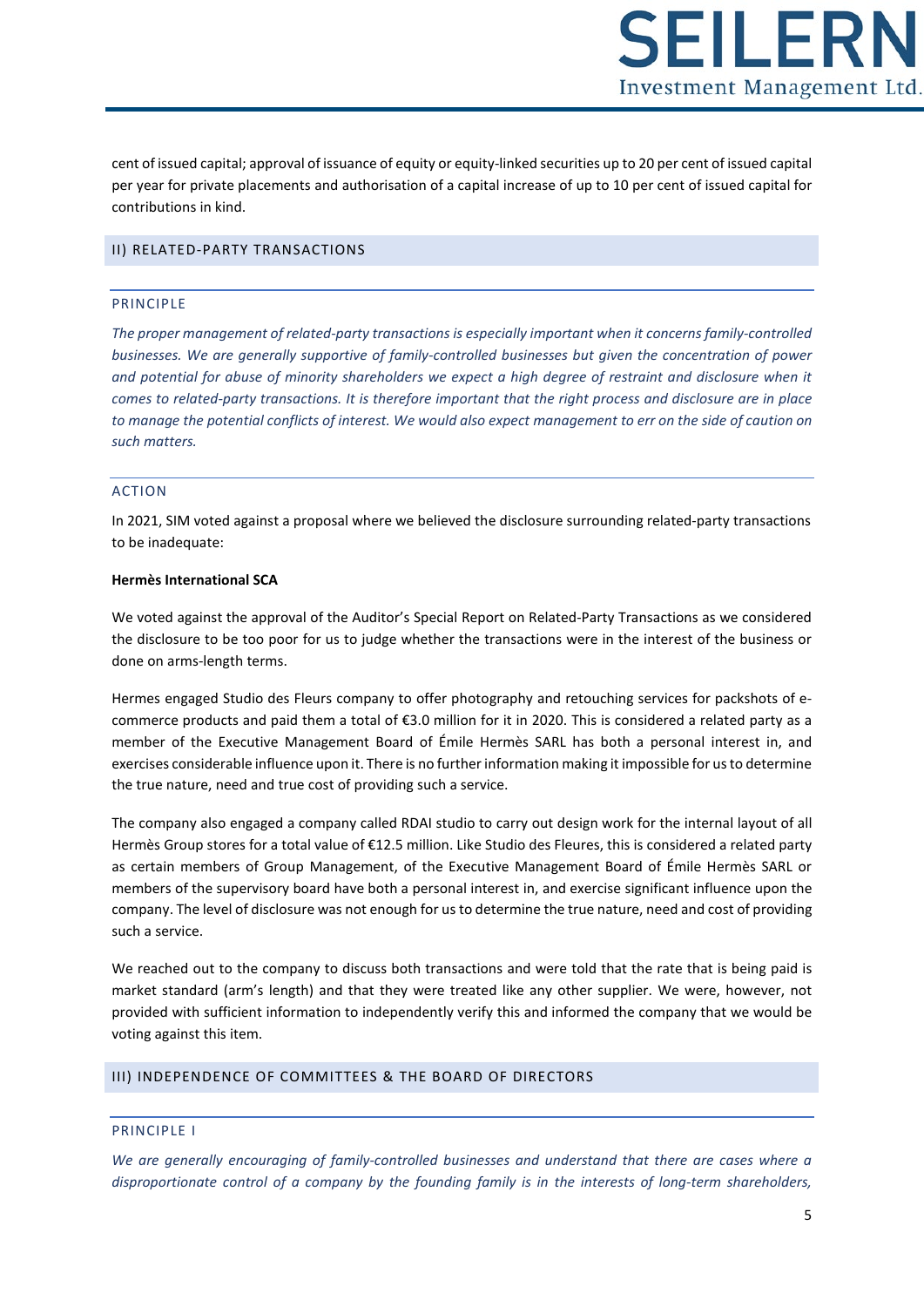

*especially when the lion share of the family's wealth is tied up in that company. However, in instances where this is the case, we believe it is important that the company displays a high degree of transparency to ensure that the controllers can be held to account by minority shareholders. Consequently, we will look for Audit and Remuneration Committees to be comprised predominantly (if not entirely) of genuinely independent directors. We also think it is important that the right processes are in place to manage the potential conflicts of interest between the controlling shareholders and minority shareholders. However, where conflicts do arise, we would like to see companies err on the side of caution both when it comes to defining directors as independent as well as determining the remuneration of members of the controlling shareholder group.* 

## PRINCIPLE II

*Directors are the stewards of the business, responsible for setting the company's aims and objectives and ensuring that these are achieved . The board is especially important as it is the link between the shareholders (to whom the board is accountable) and the executives (who are accountable to the board). Setting the long- and short-term goals of a company and planning for their achievement is an activity that is both difficult and demanding and there are several ingredients that are necessary to execute this effectively. First, the board must have the relevant balance of experience to add value, which includes a balance between insiders (who know the business well) and outsiders (who can bring fresh perspective). Second, they must have the time and space to perform their tasks to the best of their ability. Third, they must show commitment to their role and their responsibilities.*

*The role of the Chair is especially important. The Chair requires all the qualities above as well as the leadership necessary to steer the board in the direction of the company's goals. While we prefer the role of CEO and Chair to be separate to promote accountability, we also accept this role being combined.*

#### ACTION

In 2021, SIM voted against the approval of directors where we felt that there was a lack of independence on the board committees.

#### **Assa Abloy**

We voted against the re-election of all board members at Assa Abloy. The company takes a bundled approach for the voting of directors which is not good practice as it does not give shareholders the chance to vote against individual directors. We chose to vote against the re-appointment of all directors as we consider there to be some deficiency in the corporate governance practices of the company. Notably, we consider the number of truly independent directors to be too low, and the composition of the Audit and Remuneration Committee to be insufficiently independent. Assa Abloy is a business where a large amount of control is exercised by two organisations which are linked (Investment AB Latour and Melker Schorling AB). Due to Assa Abloy's dual voting share structure, these two organisations control 40.3 per cent of the vote with 12.6 per cent of the share capital. While we have a large degree of trust in the competence of these two organisations, which have been responsible for successfully growing the company to its current state, we believe the appropriate checks and balances provided by independent directors could be improved. Notably, the Audit committee and the Remuneration committee could have increased independent representation. We engaged with the company to explain our concerns ahead of the AGM and voted against the re-election of the board members.

| <b>Remuneration Committee</b> |                              |                 |
|-------------------------------|------------------------------|-----------------|
| Jan Svensson                  | Rep. of Investment AB Latour | Non-Independent |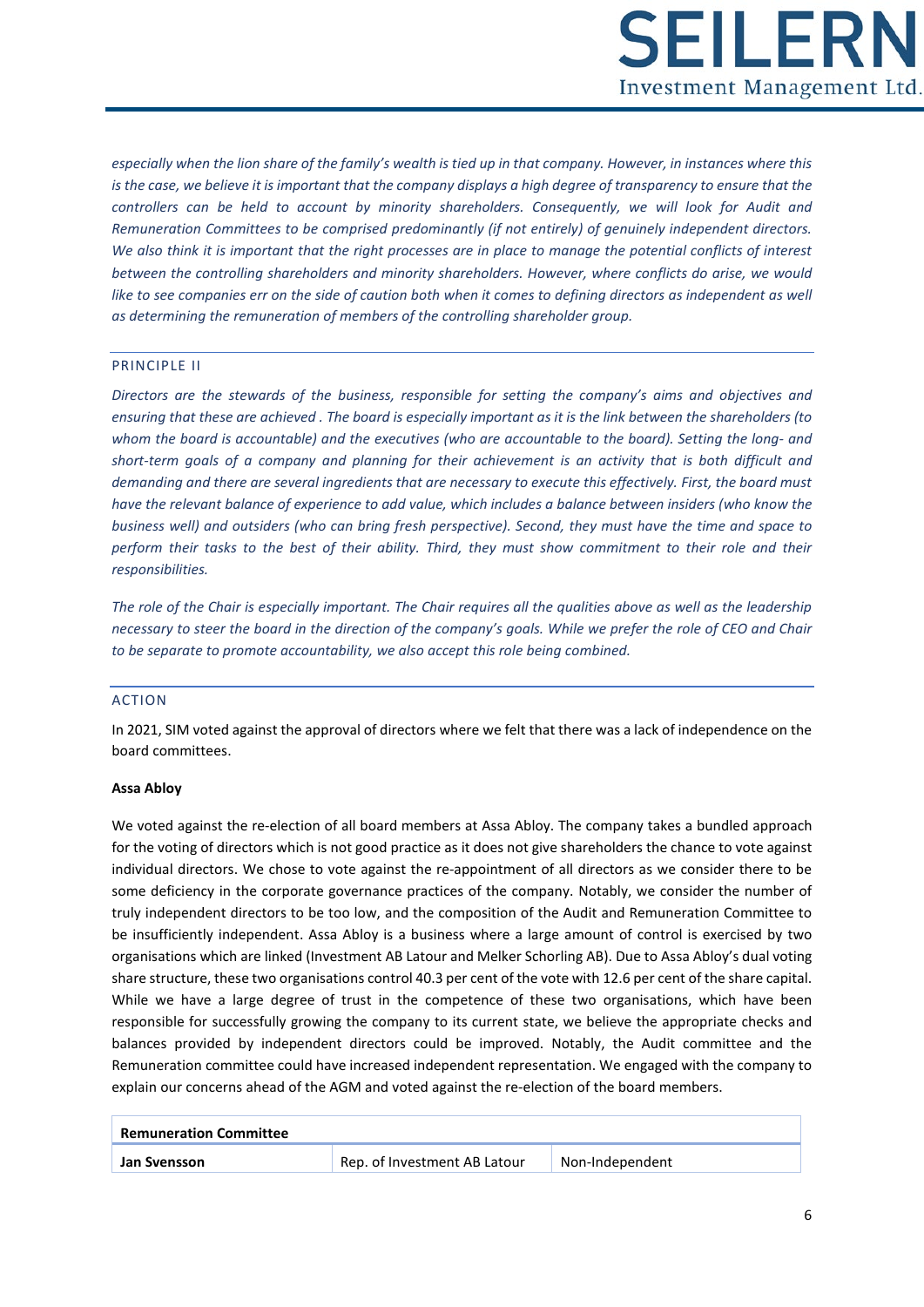

| <b>Birgitta Klasen</b>          |                             | Independent |
|---------------------------------|-----------------------------|-------------|
| <b>Sofia Schoerling Hogberg</b> | Rep. of Melker Schorling AB | Independent |
|                                 |                             |             |

| <b>Audit Committee</b> |                              |                 |
|------------------------|------------------------------|-----------------|
| Lars Renstroem         | Tenure (Chairman since 2008) | Non-Independent |
| Jan Svensson           | Rep. of Investment AB Latour | Non-Independent |

## IV) REMUNERATION

## **PRINCIPLE**

*We believe that companies ought to be run in the long-term interests of the owners of the business (the shareholders) and for management and the board to be remunerated in line with that. The correct incentive structure as well as proper alignment of those incentives are key. We vote in favour of proposals where we feel that the incentives are clear, proportionate and aligned with shareholders and against proposals where we feel that they are not. In practice this often means that we look closely at the remuneration structures of management (which are often composed of a combination of fixed pay, short-term incentives and long-term incentives) preferring packages that maximise the 'skin in the game' for management and link their performance to metrics that drive shareholder value. Because of this, we generally prefer that the company has hurdles composed of a combination of growth (the higher up the profit and loss account the better) and high-quality returns-based metrics (linked to return on invested capital rather than return on equity) and to use metrics that have less potential to be manipulated (reported rather than adjusted numbers).*

## ACTION

In 2021, SIM voted against several remuneration proposals that we did not view to be in the best interests of shareholders:

#### **Dassault Systèmes**

We voted against the resolution to approve the compensation for Bernard Charles, CEO and Vice Chairman of the Board, as the disclosure surrounding the annual bonus was low, the alignment between the performance obligation and the outcome was unclear and information on the performance conditions attached to the awards that vested in 2020 were low.

#### **Kone**

We voted against the approval of compensation for executives as the remuneration report lacked disclosure regarding the short and long-term incentive plans. The report omitted information on the criteria, weights and performance targets of the awards. Given the number of votes controlled by Mr Antti Herlin (61.99 per cent) and his family, matters proposed to the AGM, such as the proposed increases in remuneration of directors, are effectively being proposed and approved by the same person. We do not consider this to be good governance.

The proposal also included significant increases in the quantum of pay without an adequate justification for the change. We felt this was required to allow minority shareholders to judge whether the increase is warranted and proportional, or whether it represents an abuse of power, particularly where it concerns the remuneration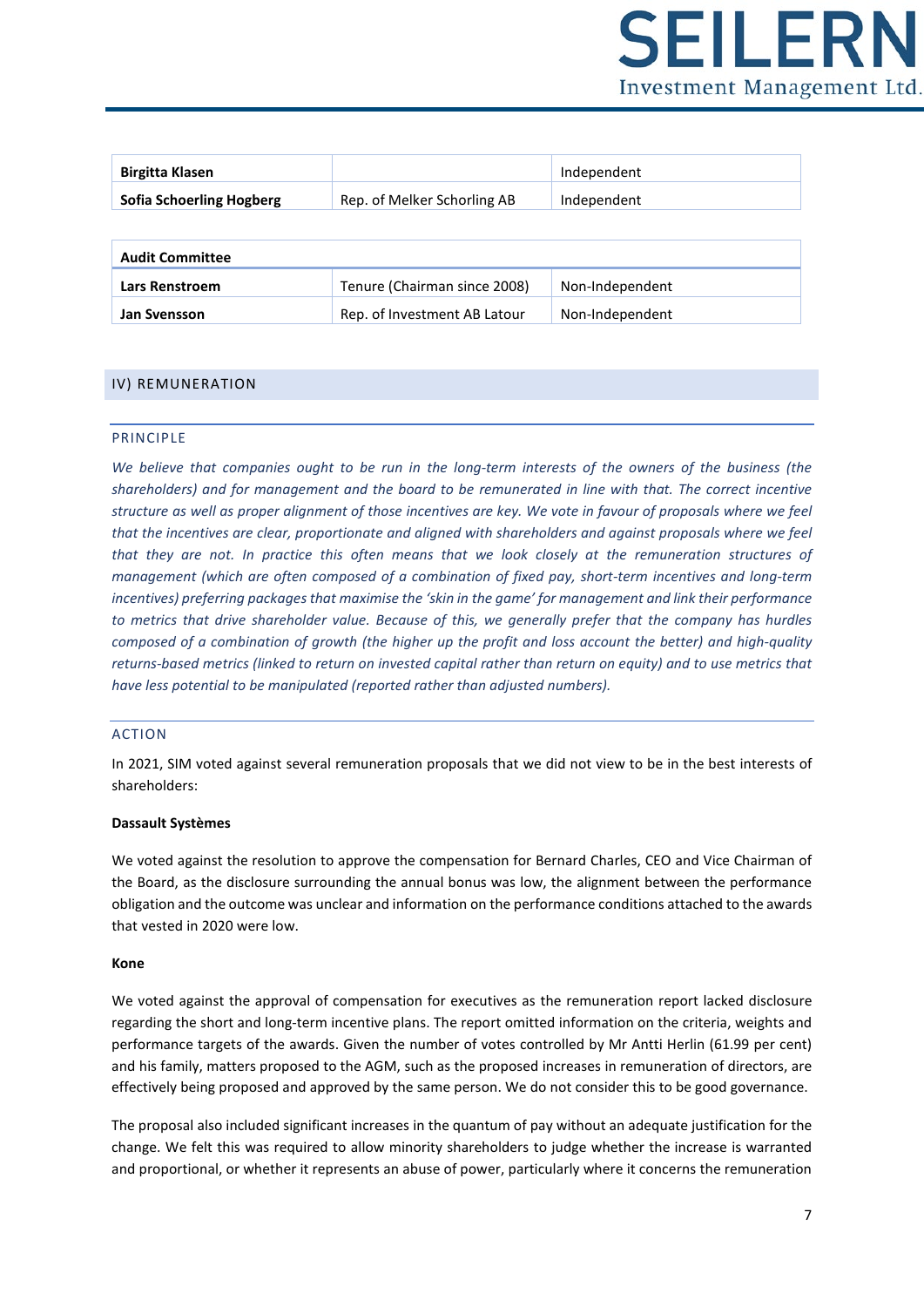

of Mr. Herlin himself. As no justification was provided and we considered the increase to be excessive we voted against this proposal after informing the company of our intention to do so.

## **Alphabet**

We voted against the re-election of the Compensation Committee members, directors L. John Doerr, K. Ram Shriram and Robin L. Washington for poor stewardship of the company's pay programs in the absence of a sayon-pay proposal this year. We expressed concerns over the sizable equity grants received by four named executive officers (valued between \$50.2 million and \$66 million), and the lack of performance conditions.

#### **Hermes International SCA**

We voted against the approval of compensation for executive members as the remuneration setting process was not sufficiently objective.